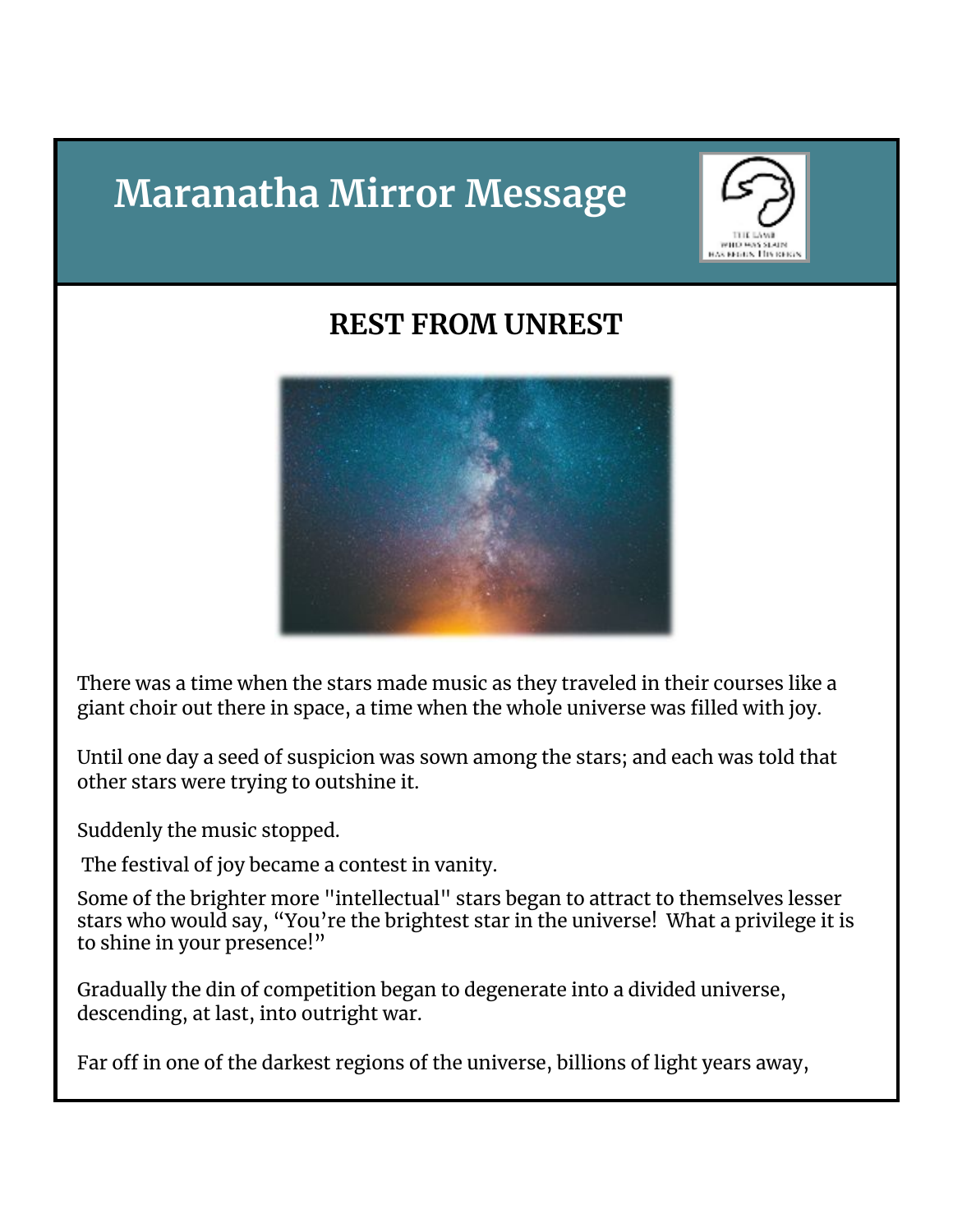so far away from the other stars that only God knew it existed, was a tiny star, unaware that a tragedy had occurred.

This tiny star went right on shining to God's glory.

It had no thought of trying to outshine others.

It never felt neglected.

It just kept shining to the glory of its Creator.



And as it did, it created music that spread through the dark vastness until it reached the other stars.

When the music from this one little star was heard among the warring ones, some of the warring stars stopped their fighting and began to weep.

For the first time in centuries these weeping stars tasted inward peace.

They became so homesick for the blessedness they once knew that they gave up all thoughts of fighting and began to sing once more to the glory of God.

*"Come to me all you who are weary and heavy laden, and I will give you rest. Take my* yoke upon you and learn from me, for I am meek and lowly and you will find rest for your *souls. For my yoke is easy and my burden is light."*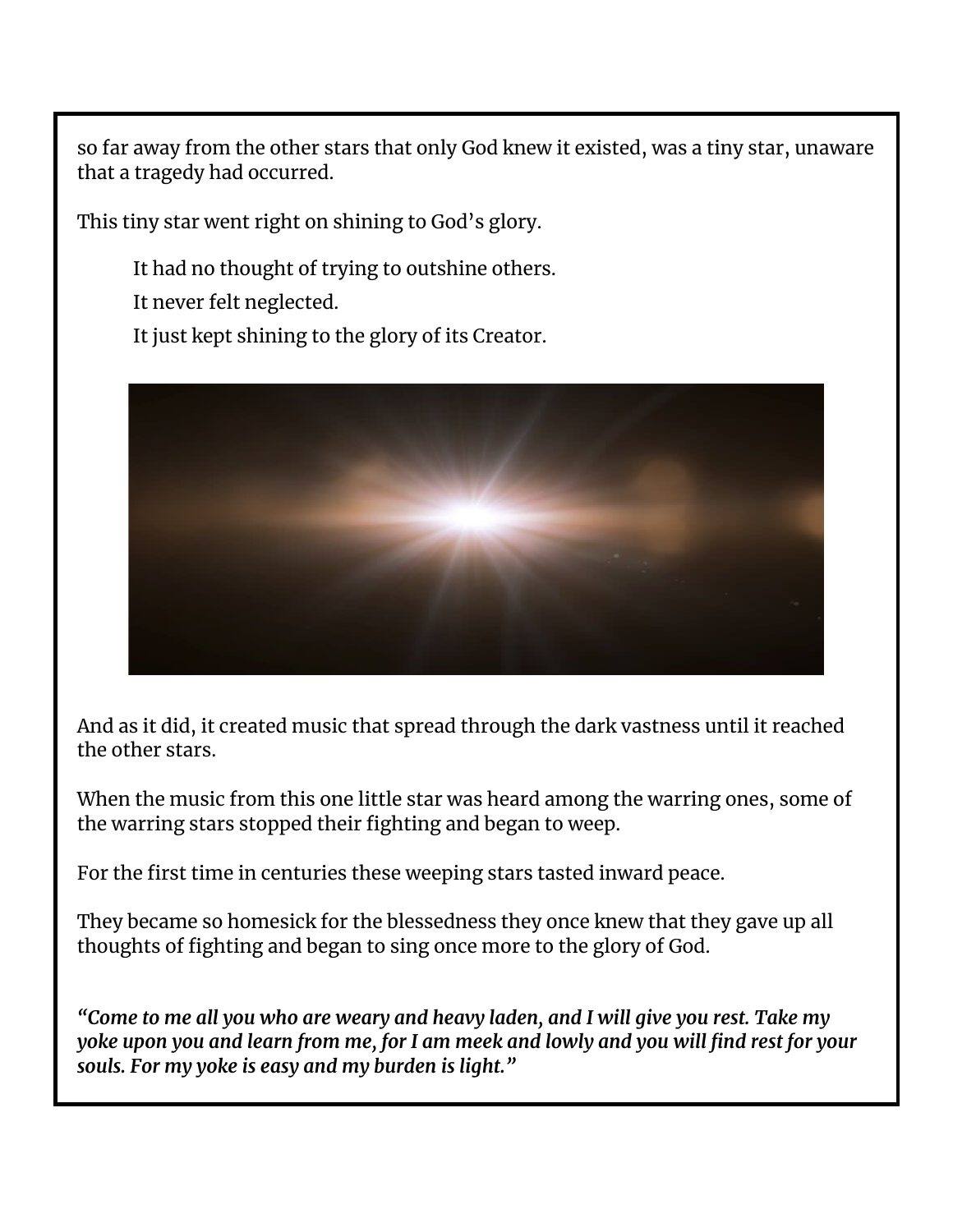#### *Matthew 11:28-30*

The rest Jesus is talking about is not the rest of idleness. The laborers standing idle in the marketplace were far more restless in their hearts than those who were working hard in the vineyard. Nor is the rest Jesus talks about a rut of boredom. There are people who get up in the morning, have their breakfast, go to work. They come home in the evening, have their supper, watch television until 10:30, have their cocoa, go to bed; get up in the morning have breakfast, go to work, come home have their supper, watch television have their cocoa, go to bed.

On and on and on, for what? That's not rest.

Nor is the rest, to which Jesus calls us, a cop-out. There are those who are forever quitting the rat race, not because they see it as a rat race, but because they are losing — so they pick up their marbles and go home. They think they are out of the rat race, but they are deceived—they still have no peace.

The rest to which Jesus calls us is the mysterious peace….

which comes to a person when the heart is focused on God alone.



When the heart is settled---fixed on just loving him.

Most of us have no conception of how restless, how unsettled, seething, troubled and anxious we are within until we taste the rest which comes from God.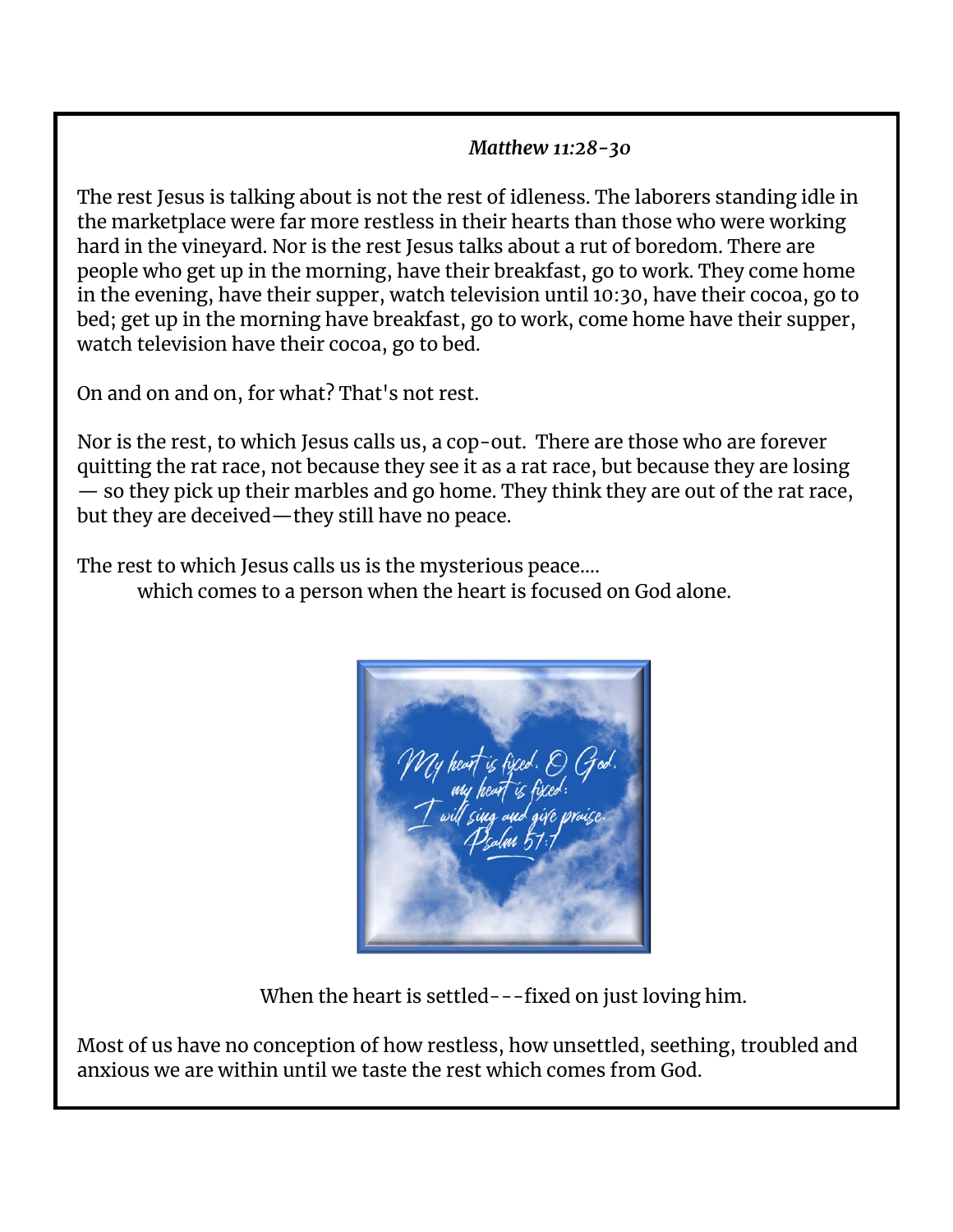God's rest is inner peace, the end of the war within.

Once you have true rest, you can live with all kinds of pressure, you can work so hard that you're half dead at the end of every day---and still your spirit is never weary; your soul never faints.

**You go from strength to strength. You mount up on wings as eagles. You run and are not weary. You walk and never faint.**

This is the rest Jesus enjoyed through all his trials. He was resting in his Father's will in the midst of slander, envy, threats, and anger. Jesus never lost his inner peace. Whether he was laboring in prayer, teaching, feeding the multitude, or healing the sick, he was inwardly at peace. Whether he was asleep in the storm-tossed boat, or hanging on the cross, inwardly Jesus was flooded with the Father's peace.

His spirit kept burning ---

like the star out in the darkness of space --- to the glory of his Father.

And this inward peace he longs to give to each of us.

*"Come to me all you who are inwardly laboring, who are heavy laden ... troubled, upset, confused and disturbed, and I will give you rest.***"**

The rest which Jesus offers us, even now, takes specific forms:

#### **1. The Rest of His Lowliness... from the unrest of vanity**

If we will let him, Jesus will *bring us from the unrest of vanity* into the rest of his lowliness.

"Take my yoke upon you and learn from me for I am meek and lowly in heart and you will *find rest for your souls.*"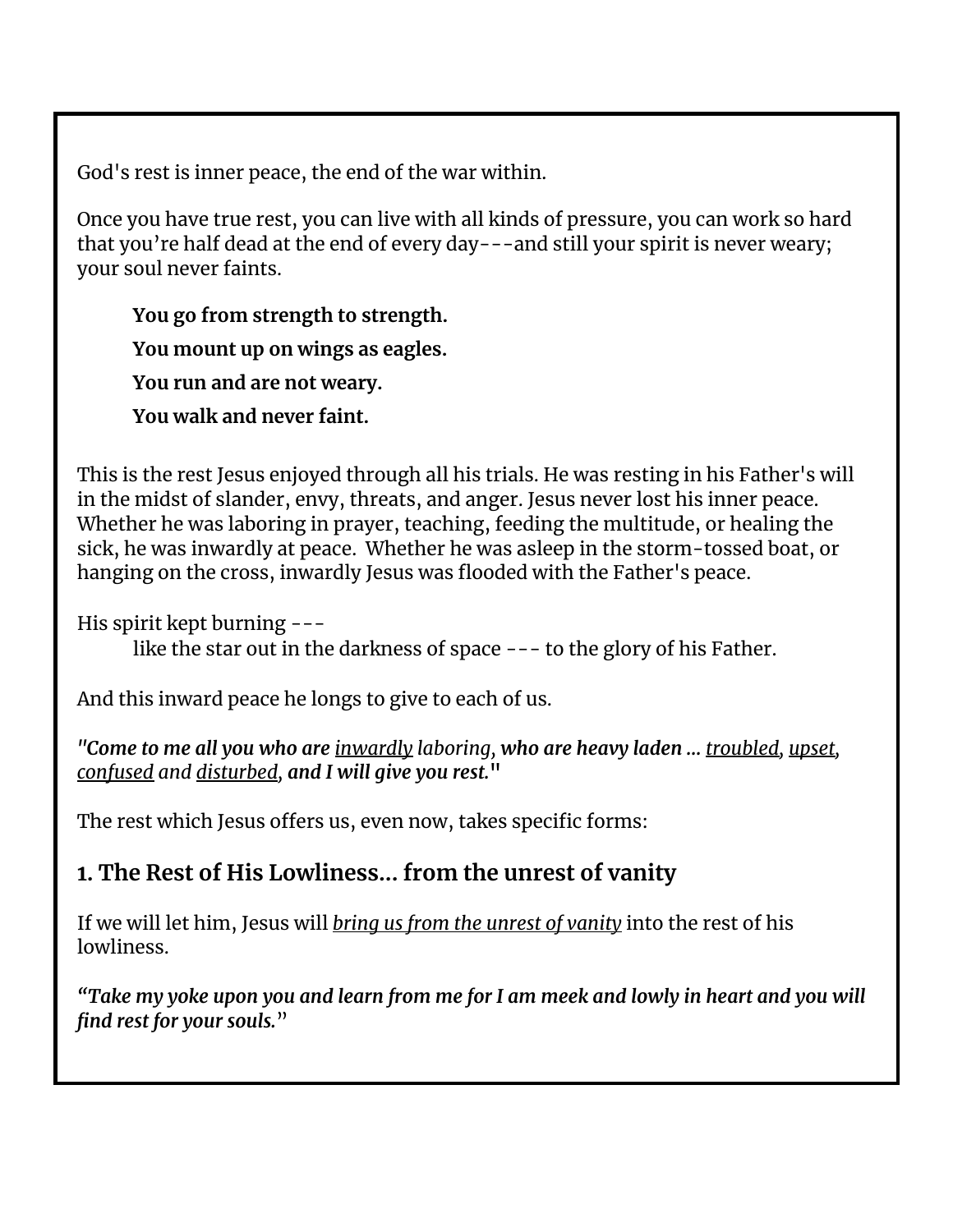There can be no rest for us as long as we think that we have to "be something" in the eyes of men. How can there be peace, when inwardly we know how childish, how vain, petty and frail we are?

Yet we think we have to make the world around us see us as persons of distinction. At the same time there is the constant anxiety that a gust of wind may suddenly blow off our mask.



The thing which unsettled people concerning Jesus was that he was the only one in Israel who walked without a mask. Everybody had a mask.

Some masks were beautiful.

Some were hideous.

Some were angry.

Some were ugly.

But here's a man with no mask! What's wrong with him?!

*"Take my yoke upon you, learn from me how to live without a mask."*

To live without a mask is not an external matter. It's a matter of the heart.

The minute you pull your outer mask off, another one will grow --- as long as your heart is enslaved to a *spirit of pretense.*

Your mask is a sign of a puffed up heart. It will be there as long as your heart is inflated.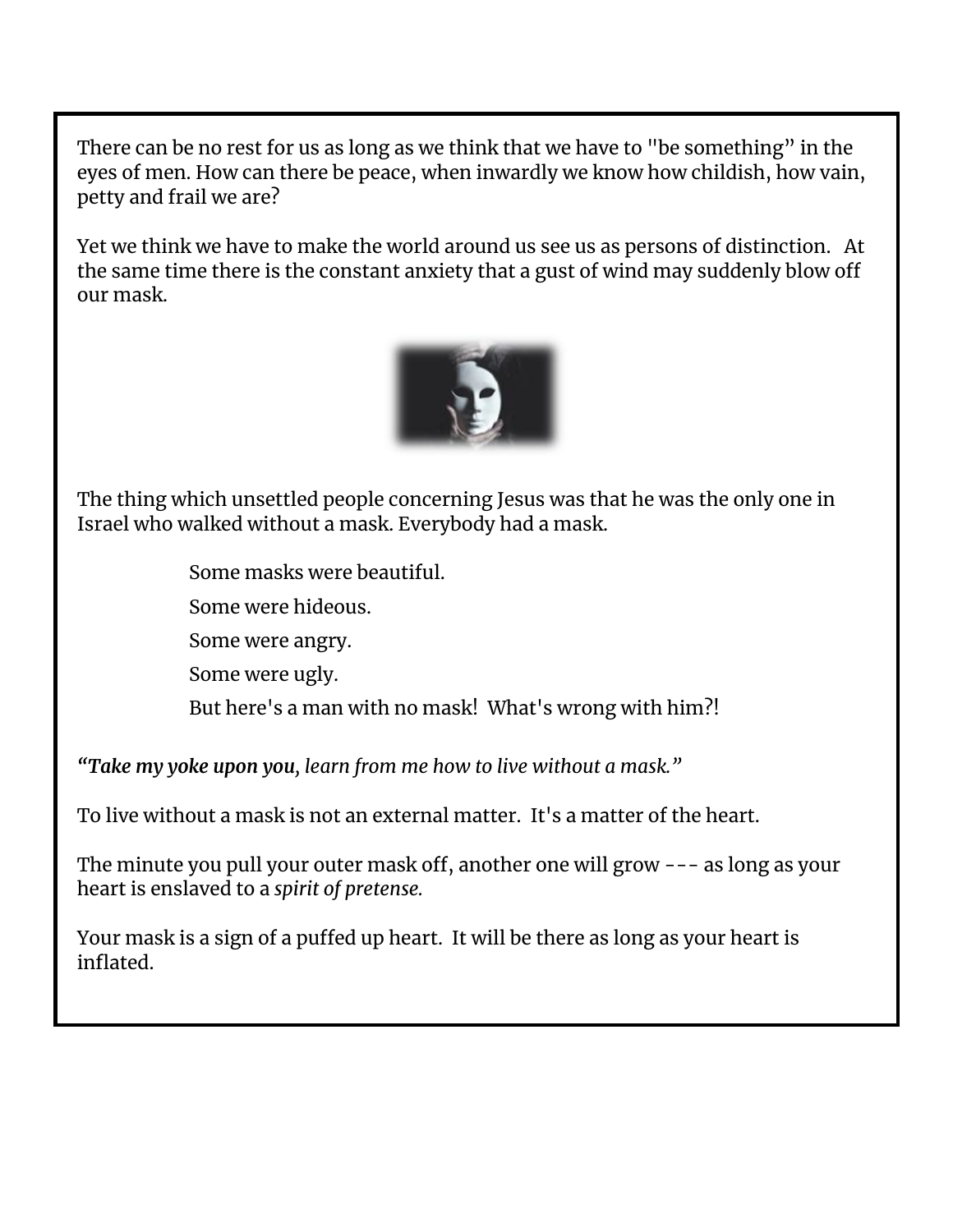

Let your heart come down to size and the mask will disappear.

My heart comes down to size when I am willing to settle for shining with God's glory in whatever out-of-the-way spot in his universe he chooses to place me ---

--- when all I want to do is shine for him, like that star in the middle of nowhere.

When I am willing to do quality work, even when there is no one around to appreciate it.

When I am willing spend myself for his glory, do what needs to be done, even if there's no one to see my "sacrifice."

When I am actually able to praise God that he has put me where only his eye can appreciate what I am doing.

When I come to this place, I have peace.

### **2. The Rest of Trusting God...from the unrest of fear**

Jesus will bring us into rest if we allow him to *bring us out of the unrest of fear* into the rest of trusting God.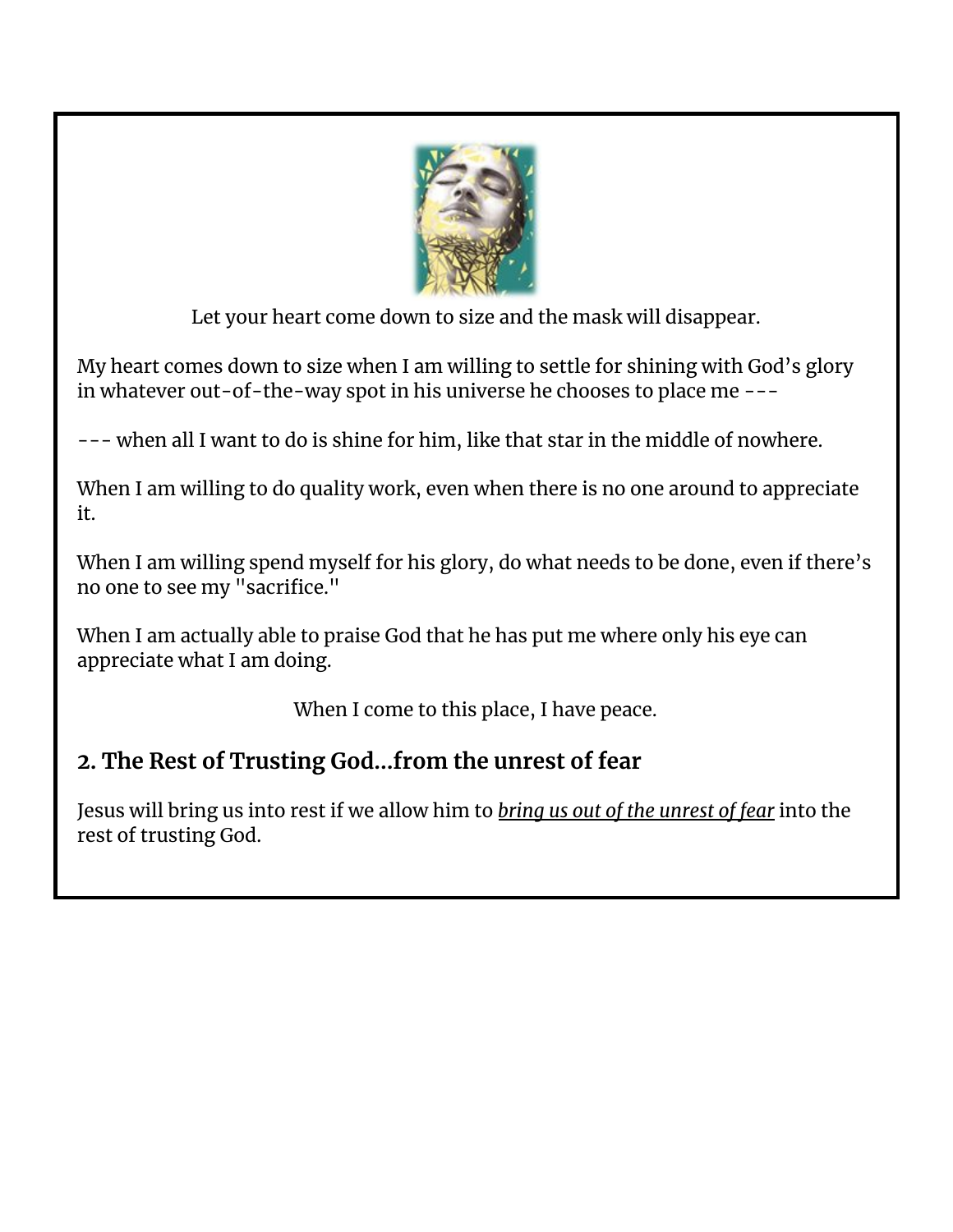Whoever dwells in the shelter of the Most High will rest in the shadow of the Almighty. I will say of the Lord, "He is my refuge and my fortress, my God, in whom I trust." **Psalm 91:1-2** 

When the disciples cry out to him in the boat as it's about to sink, "Master, save us!" he calls them into the rest of faith.

#### *"Why are ye fearful, O ye, of little faith?"*

Perhaps there is someone reading these words who is anxious about tomorrow… about your health, your job, your family, your children … in this dangerous world.

The Lord is saying to you, *"Fear not, only believe. Do your work well. Do everything that is* within your power. Be wise as a serpent and innocent as a dove ... and leave the rest to your *Heavenly Father."*

Know that your Father will watch over you.

He will not suffer your foot to be moved.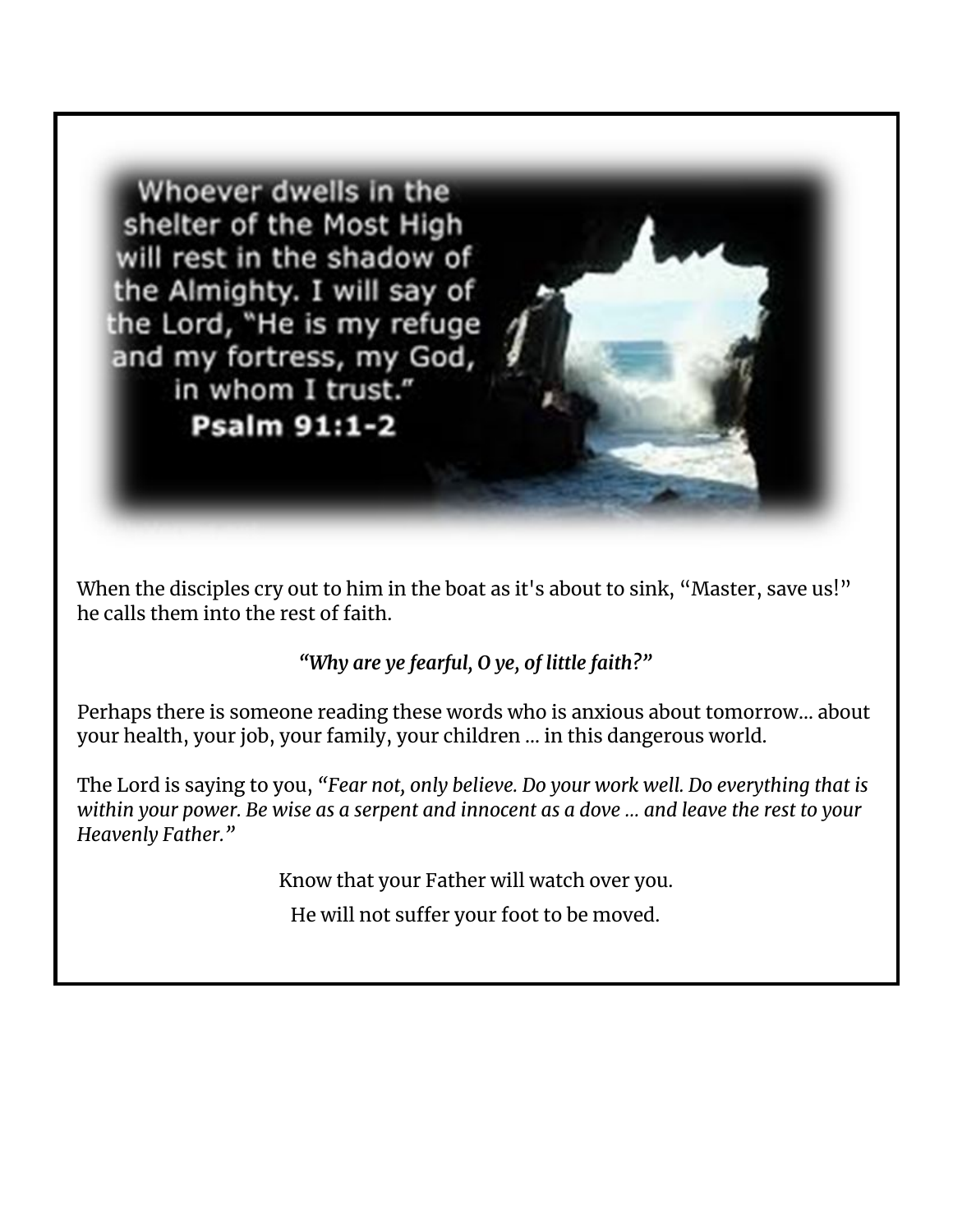

### **3. The Rest of Dwelling in His Mercy... from the unrest of anger**

If we will let him, Jesus will *bring us out of the unrest of anger* into the rest of dwelling in mercy.

Many of us are so full of anger toward people who have wronged us, so full of blame toward those who put us in these "circumstances," we can't possibly have peace in our hearts.

How easy it is to remember the wrongs that have been done to us, while we pass blindly over the kindness we have received --- often from the same people! Think of the kindness which has been shown us---without strings. Think of the total strangers who appeared just when we were at our wit's end, who helped us with such grace! People who happened to "show up" people who spent time, effort, even money, helping us out of our predicaments --- and never asked for a thing in return.

Behind these people is a God who, like the Samaritan, appears out of nowhere to rescue us.

The God of all mercy!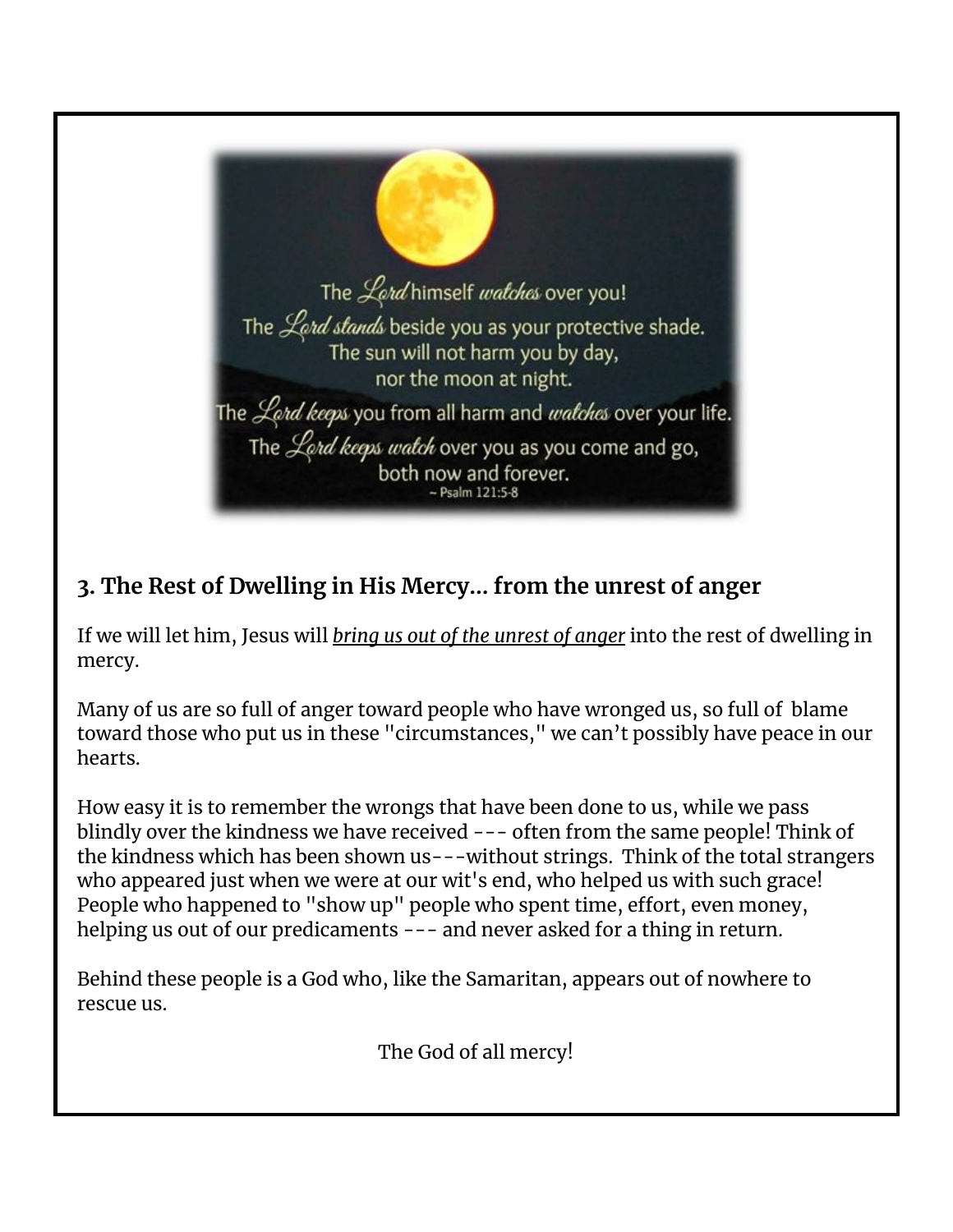And the incarnation of that mercy is Jesus, who takes the blame that should have been ours upon himself and washes it away with his own suffering!

Who ever since, has shown us nothing but mercy, if we have eyes to see it.

But the Lord Jesus wants to do more for us.

Not only does the Lord Jesus show us mercy,

he wants to teach us how to dwell in mercy.



To bring us out of the kingdom of blame and anger…

into the Promised Land of Rest, where mercy reigns.

#### **4. The Rest of a Concentrated Life ... from the unrest of wandering thoughts**

Jesus will bring us *out of the unrest of wandering thoughts* into the rest of a concentrated lif

From where our thoughts are forever flying off into ten different directions to the place where we are focused --- where we are able to concentrate on just loving God.

You're trying to pray. After the first ten minutes, your thoughts begin to wander. You have entered the realm of fantasy. You begin to rekindle old fires that should have been extinguished long ago. Suddenly you wake up and realize what's happening.

You cry out for help, and the Lord comes to you once again with a living Word, beside which those wandering thoughts become pale.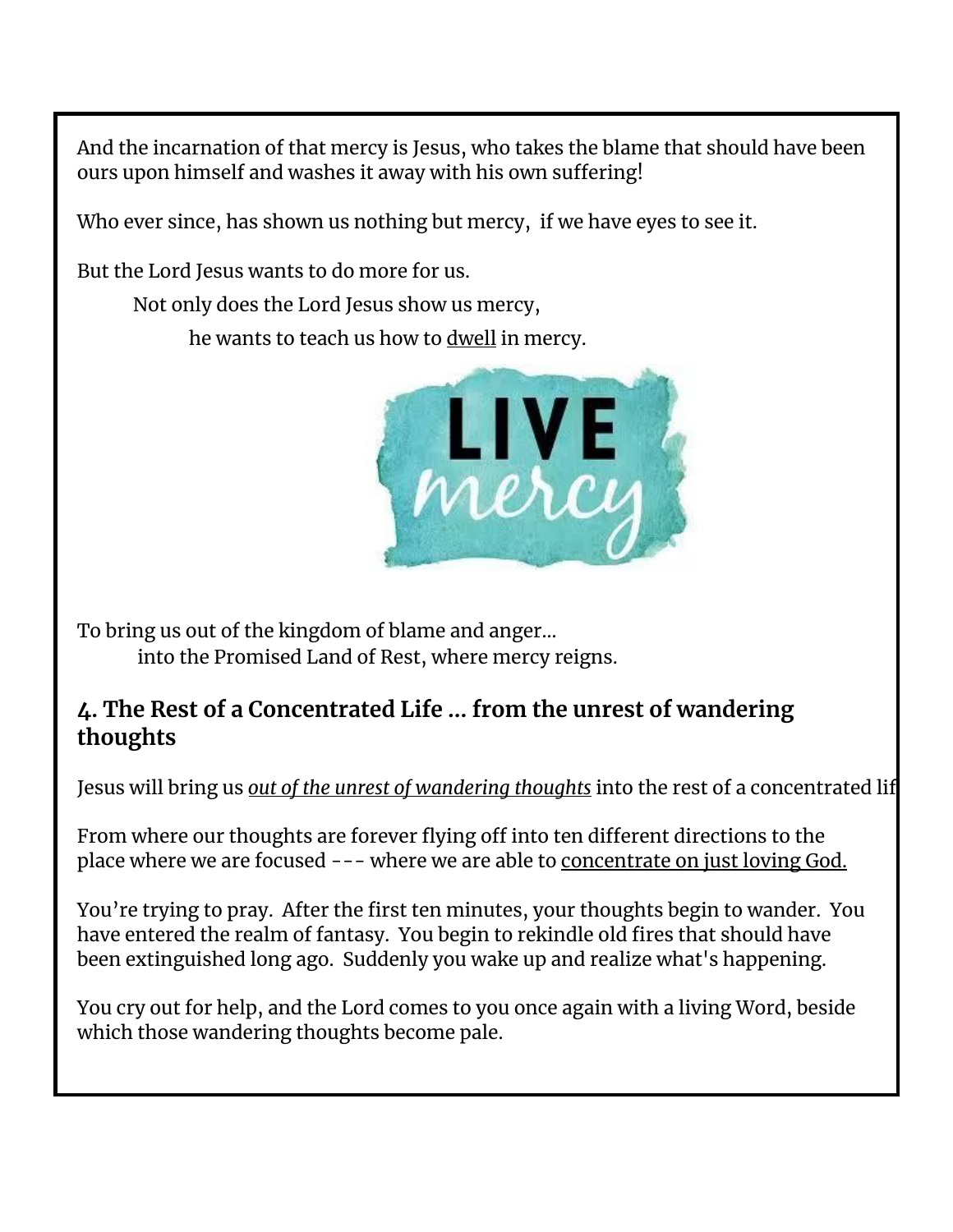In a certain city there was a garden owned by a billionaire. In this garden were magnificent flowers that could be seen nowhere else on the planet. People crossed continents to see these flaming reds and beautiful blues, these blazing orange blooms. The flowers themselves were aware of how unique they were. After all, aren't we the most beautiful garden on earth? Don't people come from miles around to see us?

One day the flowers began to argue over which of them was the most glorious.

Three miles from the billionaire's garden was a slum. In the slum was an alley, which reeked of filth, flies, broken bottles, smelly cans, stray cats.

Yet one flower managed to push through the filth ... and bloom.



A little girl came wandering down the alley, covered in dirt from head to toe. When her eyes fell on that flower, her face beamed. And the flower beamed right back.

Do you think that flower ever had the slightest twinge of envy toward the flowers three miles away in the billionaire's garden?

If, wherever we find ourselves, we settle for simply living in God's love, focusing on his glory

--- everything around us will be touched with healing;

--- everything within us will be filled with rest.

The One who can teach us to live this way …

is closer to you at this moment than the air you breathe.